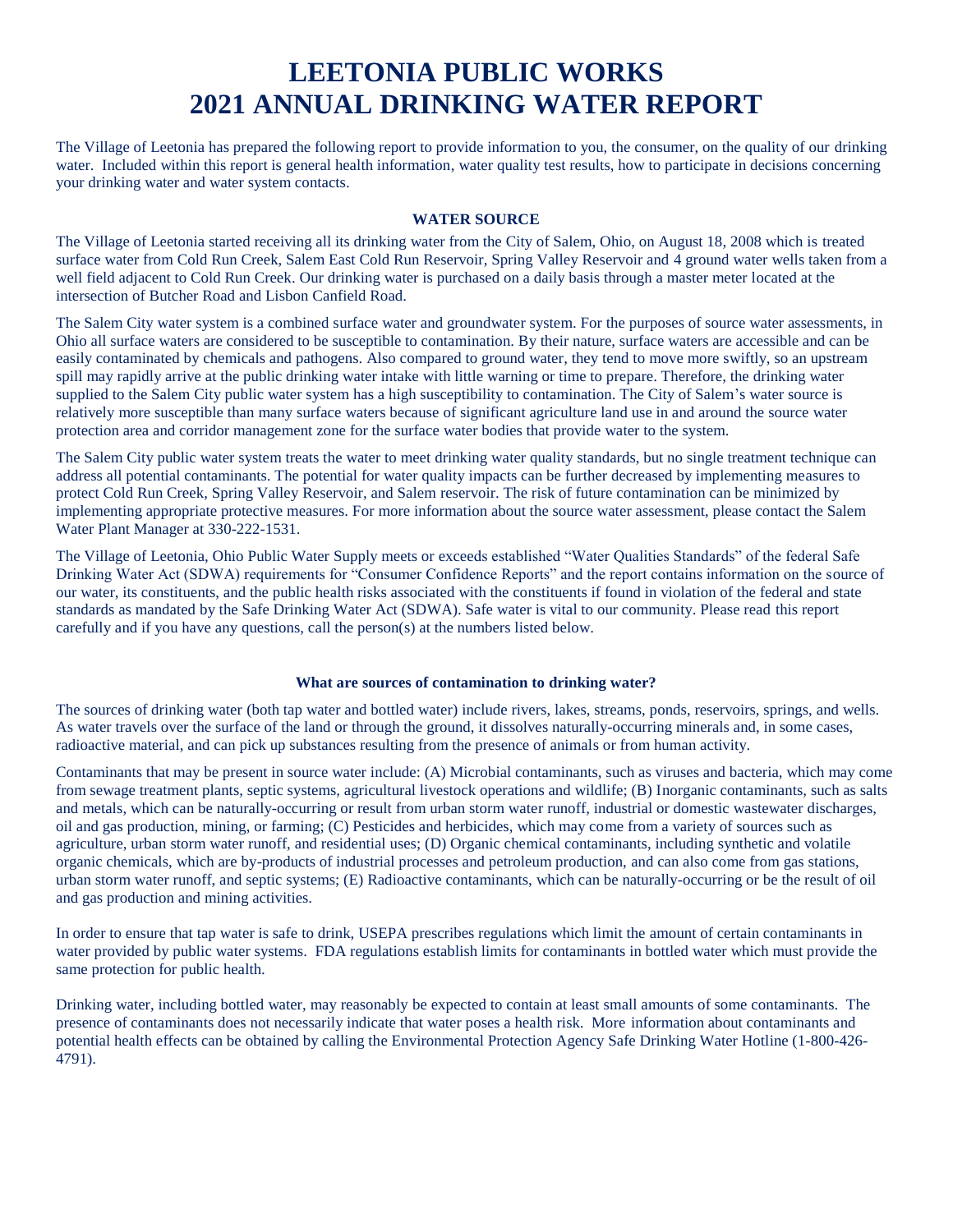#### **Who needs to take special precautions?**

Some people may be more vulnerable to contaminants in drinking water than the general population. Immuno-compromised persons such as persons with cancer undergoing chemotherapy, persons who have undergone organ transplants, people with HIV/AIDS or other immune system disorders, some elderly, and infants can be particularly at risk from infection. These people should seek advice about drinking water from their health care providers. EPA/CDC guidelines on appropriate means to lessen the risk of infection by Cryptosporidium and other microbial contaminants are available from the Safe Drinking Water Hotline (1-800-426-4791).

#### **About your drinking water**

The EPA requires regular sampling to ensure drinking water safety. The **Village of Leetonia** conducted sampling for *bacteria, total chlorine, lead, copper, trihalomethanes,* and *haloacetic acids* during 2021. Samples were collected for a total of 6 different contaminants most of which were not detected in the Leetonia water supply. The Ohio EPA requires us to monitor for some contaminants less than once per year because the concentrations of these contaminants do not change frequently. Some of our data, though accurate, are more than one year old.

#### **Turbidity**

Turbidity is a measure of the cloudiness of water and is an indication of the effectiveness of the filtration system. The turbidity limit set by the EPA is 0.3 NTU in 95% of the samples analyzed each month and shall not exceed 1 NTU at any time. As reported below the Salem Water Plant highest recorded turbidity result for 2019 was 0.08 NTU and lowest monthly percentage of samples meeting the turbidity limits was 100%.

#### **Lead Information**

If present, elevated levels of lead can cause serious health problems, especially for pregnant women and young children. Lead in drinking water is primarily from materials and components associated with service lines and home plumbing. The Leetonia Water Dept. is responsible for providing high quality drinking water but cannot control the variety of materials used in plumbing components. When your water has been sitting for several hours, you can minimize the potential for lead exposure by flushing your tap for 30 seconds to 2 minutes before using water for drinking or cooking. If you are concerned about lead in your water, you may wish to have your water tested. Information on lead in drinking water, testing methods, and steps you can take to minimize exposure is available from the Safe Drinking Water Hotline at 800-426-4791or a[t http://www.epa.gov/safewater/lead.](http://www.epa.gov/safewater/lead)

### **Testing for Cryptosporidium**

The City of Salem monitored for Cryptosporidium in the raw water during 2018. Cryptosporidium was detected in 2 out of 24 samples. Cryptosporidium is a microbial pathogen found in surface water throughout the U.S. Although filtration removes cryptosporidium, the most commonly used filtration methods cannot guarantee 100 percent removal. The monitoring of source water and/or finished water indicated the presence of these organisms. Current test methods do not enable us to determine if the organisms are dead or if they are capable of causing disease. Symptoms of infection include nausea, diarrhea, and abdominal cramps. Most healthy individuals can overcome the disease within a few weeks. However, immuno-compromised people are at greater risk of developing a life-threatening illness. We encourage immune-compromised individuals to consult their doctor regarding appropriate precautions to avoid infection. Cryptosporidium must be ingested to cause disease, and it may be spread through means other than drinking water.

# **The Village of Leetonia has a current, unconditioned license to operate our water system from OEPA. Our PWS ID number is OH 1501412.**

#### **How do I participate in decisions concerning my drinking water?**

Public participation and comment are encouraged at regular meetings of Village Council which meets the **first** and **third Wednesday** every month at 6:30 PM in council chambers of the lower level of 300 East Main St., Leetonia, Ohio. For more information on your drinking water contact **Chad Hess at 330-427-8087**.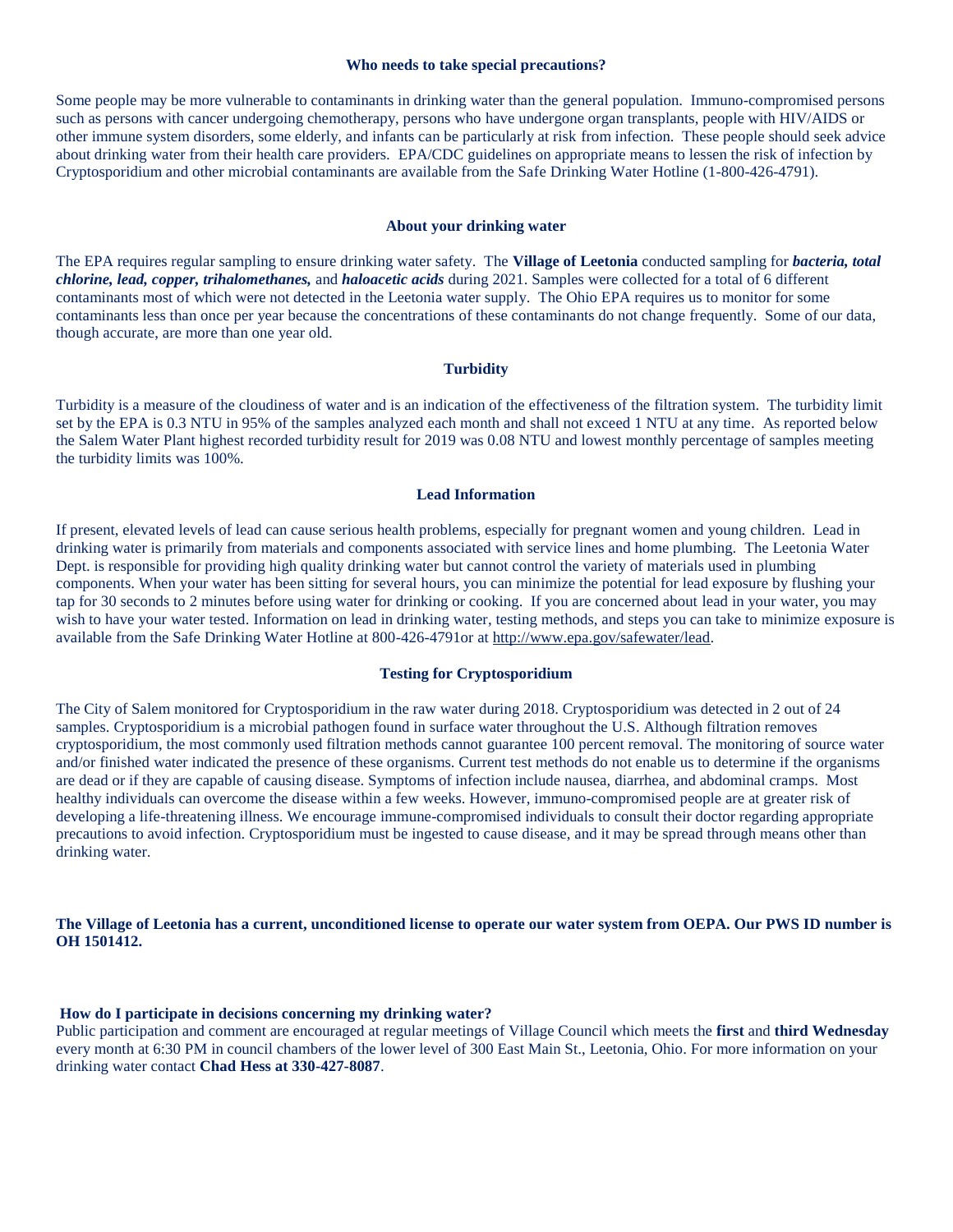Listed in the following table is information on those contaminants that were found in the **Leetonia/Salem** drinking water.

# TABLE OF DETECTED CONTAMINANTS

| <b>Contaminants</b><br>(Units)                                                                                                                                                                                                                                                                                                                                               | <b>MCLG</b>                                                                                                                                                                                                                                        | <b>MCL</b><br><b>Or</b><br>TT            | <b>Level</b><br>Found |                                      | <b>Range of Detections</b><br>Low   High | <b>Violation</b> | <b>Sample</b><br>Year         | <b>Typical Source of Contaminants</b>                                                                                           |  |
|------------------------------------------------------------------------------------------------------------------------------------------------------------------------------------------------------------------------------------------------------------------------------------------------------------------------------------------------------------------------------|----------------------------------------------------------------------------------------------------------------------------------------------------------------------------------------------------------------------------------------------------|------------------------------------------|-----------------------|--------------------------------------|------------------------------------------|------------------|-------------------------------|---------------------------------------------------------------------------------------------------------------------------------|--|
| Bacteriological Samples taken by Leetonia Water Dept. in Leetonia Distribution System                                                                                                                                                                                                                                                                                        |                                                                                                                                                                                                                                                    |                                          |                       |                                      |                                          |                  |                               |                                                                                                                                 |  |
| <b>Total Coliform Bacteria</b><br>(# of positive samples)                                                                                                                                                                                                                                                                                                                    | $\Omega$                                                                                                                                                                                                                                           | 1                                        | $\mathbf{0}$          | N/A                                  |                                          | N <sub>o</sub>   | 2021                          | Naturally present in the<br>environment                                                                                         |  |
| <b>Inorganic Contaminants</b> Samples Taken at Salem Water Plant by Salem                                                                                                                                                                                                                                                                                                    |                                                                                                                                                                                                                                                    |                                          |                       |                                      |                                          |                  |                               |                                                                                                                                 |  |
| Fluoride (ppm)                                                                                                                                                                                                                                                                                                                                                               | 4                                                                                                                                                                                                                                                  | $\overline{4}$                           | 1.08                  | 0.83                                 | 1.24                                     | N <sub>o</sub>   | 2021                          | Erosion of natural deposits; water additive<br>which promotes strong teeth; discharge from<br>fertilizer and aluminum factories |  |
| Nitrate [measured as<br>Nitrogen] (ppm)                                                                                                                                                                                                                                                                                                                                      | 10                                                                                                                                                                                                                                                 | 10                                       | 1.00                  | 0.18                                 | 1.00                                     | N <sub>o</sub>   | 2021                          | Runoff from fertilizer use; leaching from<br>septic tanks, sewage; erosion of natural<br>deposits.                              |  |
| Barium (ppm)                                                                                                                                                                                                                                                                                                                                                                 | $\overline{2}$                                                                                                                                                                                                                                     | $\overline{2}$                           | 0.019                 | N/A                                  | N/A                                      | N <sub>o</sub>   | 2021                          | Discharge of drilling wastes;<br>Discharge from metal refineries;<br>Erosion of natural deposits                                |  |
|                                                                                                                                                                                                                                                                                                                                                                              | <b>Filtration</b> Samples taken at Salem Water Plant by Salem                                                                                                                                                                                      |                                          |                       |                                      |                                          |                  |                               |                                                                                                                                 |  |
| Turbidity (NTU)                                                                                                                                                                                                                                                                                                                                                              | N/A                                                                                                                                                                                                                                                | <b>TT</b>                                | 0.08                  | 0.02                                 | 0.08                                     | N <sub>o</sub>   | 2021                          | Soil runoff                                                                                                                     |  |
| Turbidity (Lowest monthly<br>percent of samples meeting<br>limit)                                                                                                                                                                                                                                                                                                            | N/A                                                                                                                                                                                                                                                | <b>TT</b>                                | 100                   | N/A                                  | N/A                                      | N <sub>o</sub>   | 2021                          | Soil runoff                                                                                                                     |  |
|                                                                                                                                                                                                                                                                                                                                                                              | 100% of the turbidity samples were below the TT value of 0.3. A value less than 95% constitutes a TT violation. The highest single measurement was 0.080.<br>Any measurement in excess of 1 is a violation unless otherwise approved by the state. |                                          |                       |                                      |                                          |                  |                               |                                                                                                                                 |  |
| <b>Total Organic Carbon</b><br>[TOC] % removal)                                                                                                                                                                                                                                                                                                                              | N/A                                                                                                                                                                                                                                                | <b>TT</b>                                | 1.60                  | 1.03                                 | 3.13                                     | N <sub>o</sub>   | 2021                          | Naturally present in the environment                                                                                            |  |
| The value reported under "level found" for Total Organic Carbon (TOC) is the lowest ratio between percent of TOC actually removed to the percentage of<br>TOC required to be removed. A value greater than 1 indicated that the water system is in compliance with TOC removal requirements. A value less than one<br>indicated a violation of the TOC removal requirements. |                                                                                                                                                                                                                                                    |                                          |                       |                                      |                                          |                  |                               |                                                                                                                                 |  |
| Disinfection by-Products taken in Leetonia Distribution by Leetonia                                                                                                                                                                                                                                                                                                          |                                                                                                                                                                                                                                                    |                                          |                       |                                      |                                          |                  |                               |                                                                                                                                 |  |
| <b>Total Trihalomethanes</b><br>$[THM]$ (ppb)                                                                                                                                                                                                                                                                                                                                | N/A                                                                                                                                                                                                                                                | 80                                       | 33                    | 14.8                                 | 29.5                                     | N <sub>o</sub>   | 2021                          | By-product of drinking water disinfection                                                                                       |  |
| Haloacetic<br>Acids[HAA5](ppb)                                                                                                                                                                                                                                                                                                                                               | N/A                                                                                                                                                                                                                                                | 60                                       | 29                    | 7.27                                 | 38.1                                     | N <sub>o</sub>   | 2021                          | By-product of drinking water disinfection                                                                                       |  |
| Residual Disinfectants Sample Taken in Leetonia Distribution by Leetonia                                                                                                                                                                                                                                                                                                     |                                                                                                                                                                                                                                                    |                                          |                       |                                      |                                          |                  |                               |                                                                                                                                 |  |
| Chlorine (ppm)                                                                                                                                                                                                                                                                                                                                                               | $\overline{4}$                                                                                                                                                                                                                                     | 4                                        | 0.9                   | 0.80                                 | 0.9                                      | No               | 2021                          | Water additive used to control microbes                                                                                         |  |
| Lead and Copper taken in Leetonia Distribution by Leetonia                                                                                                                                                                                                                                                                                                                   |                                                                                                                                                                                                                                                    |                                          |                       |                                      |                                          |                  |                               |                                                                                                                                 |  |
| <b>Contaminants (Units)</b>                                                                                                                                                                                                                                                                                                                                                  | <b>Action</b><br>Level                                                                                                                                                                                                                             | <b>Individual Results</b><br>over the AL |                       | 90% of test levels were<br>less than |                                          | <b>Violation</b> | <b>Year</b><br><b>Sampled</b> | <b>Typical Source of Contaminants</b>                                                                                           |  |
| Lead (ppb)                                                                                                                                                                                                                                                                                                                                                                   | 15                                                                                                                                                                                                                                                 | $\bf{0}$                                 |                       | 5.23                                 |                                          | No               | 2021                          | Corrosion of household plumbing systems,<br>erosion of natural deposits                                                         |  |
| 1 sample out of 10 were found to have lead levels in excess of the lead action level of 15 ppb.                                                                                                                                                                                                                                                                              |                                                                                                                                                                                                                                                    |                                          |                       |                                      |                                          |                  |                               |                                                                                                                                 |  |
| Copper (ppm)                                                                                                                                                                                                                                                                                                                                                                 | 1.3                                                                                                                                                                                                                                                | $\bf{0}$                                 | 0.0876                |                                      |                                          | No               | 2021                          | Corrosion of household plumbing systems;<br>erosion of natural deposits; leaching from<br>wood preservatives                    |  |
| 0 samples out of 10 were found to have copper levels in excess of the copper action level of 1.3 ppm.                                                                                                                                                                                                                                                                        |                                                                                                                                                                                                                                                    |                                          |                       |                                      |                                          |                  |                               |                                                                                                                                 |  |